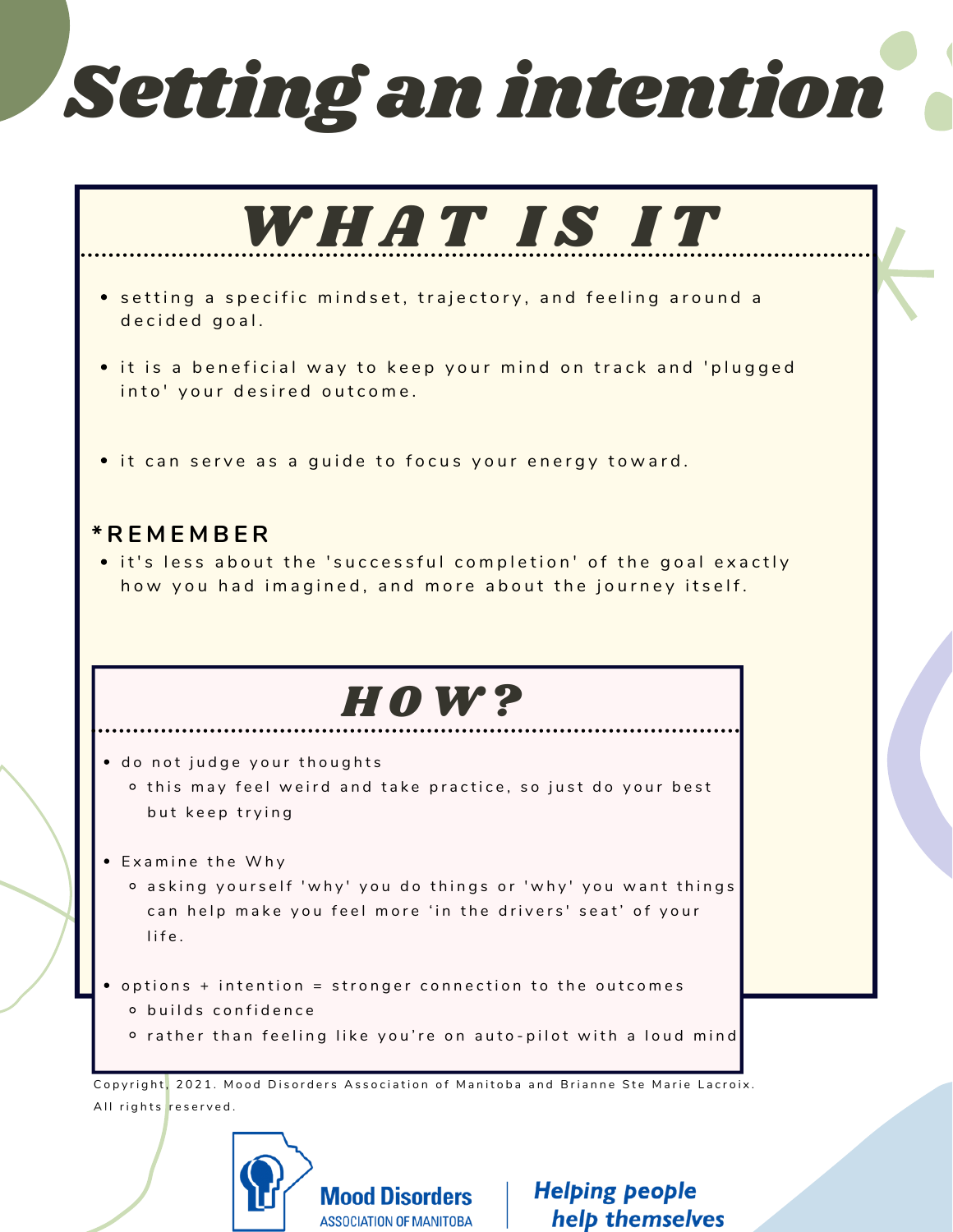

"THIS IS A WONDERFUL DAY. I'VE NEVER SEEN THIS ONE BEFORE." **- M A Y A A N G E L O U , W R I T E R**

| BRAIN STORMING IDEAS                                                                                                                                                                                                                                                                                                                                                             |
|----------------------------------------------------------------------------------------------------------------------------------------------------------------------------------------------------------------------------------------------------------------------------------------------------------------------------------------------------------------------------------|
| -I want to be healthy and balanced<br>-I want to feel good about myself<br>-I want to feel strong mentally, emotionally, and physically                                                                                                                                                                                                                                          |
| -I want to feel empowered and confident<br>-I want to fully inhabit my body and my life<br>-I want to learn to feel through my emotions better and without judgment<br>-I want to have a balanced relationship with my body and with food<br>-I want to go shopping without saying or thinking mean things about myself<br>-I want to speak to myself kindly and with compassion |
| -I want to properly nourish myself because I have so much life to live<br>-I want to move my body because I can and because it feels good to rather                                                                                                                                                                                                                              |
| punishment for not feeling good enough<br>than as a                                                                                                                                                                                                                                                                                                                              |
| -I want to end the inter-generational self-hatred in my family                                                                                                                                                                                                                                                                                                                   |
| -I want to stop apologizing or feeling the need to justify not wearing makeup<br>-I want to stop feeling responsible for the thoughts others may have of me<br>-I want to feel okay about having rolls, skin folds, stretchmarks<br>-I want to feel okay with my body not being "attractive" all the time                                                                        |
| -I want to feel okay to dance naked and give my body a big hug<br>-I want to be proud of myself for all the work I've put into myself<br>-I want to be kind to the softness of my body, to its edges, and to everything<br>in between                                                                                                                                            |

Copyright, 2021. Mood Disorders Association of Manitoba and Brianne Ste Marie Lacroix, All rights reserved.



**Helping people** help themselves